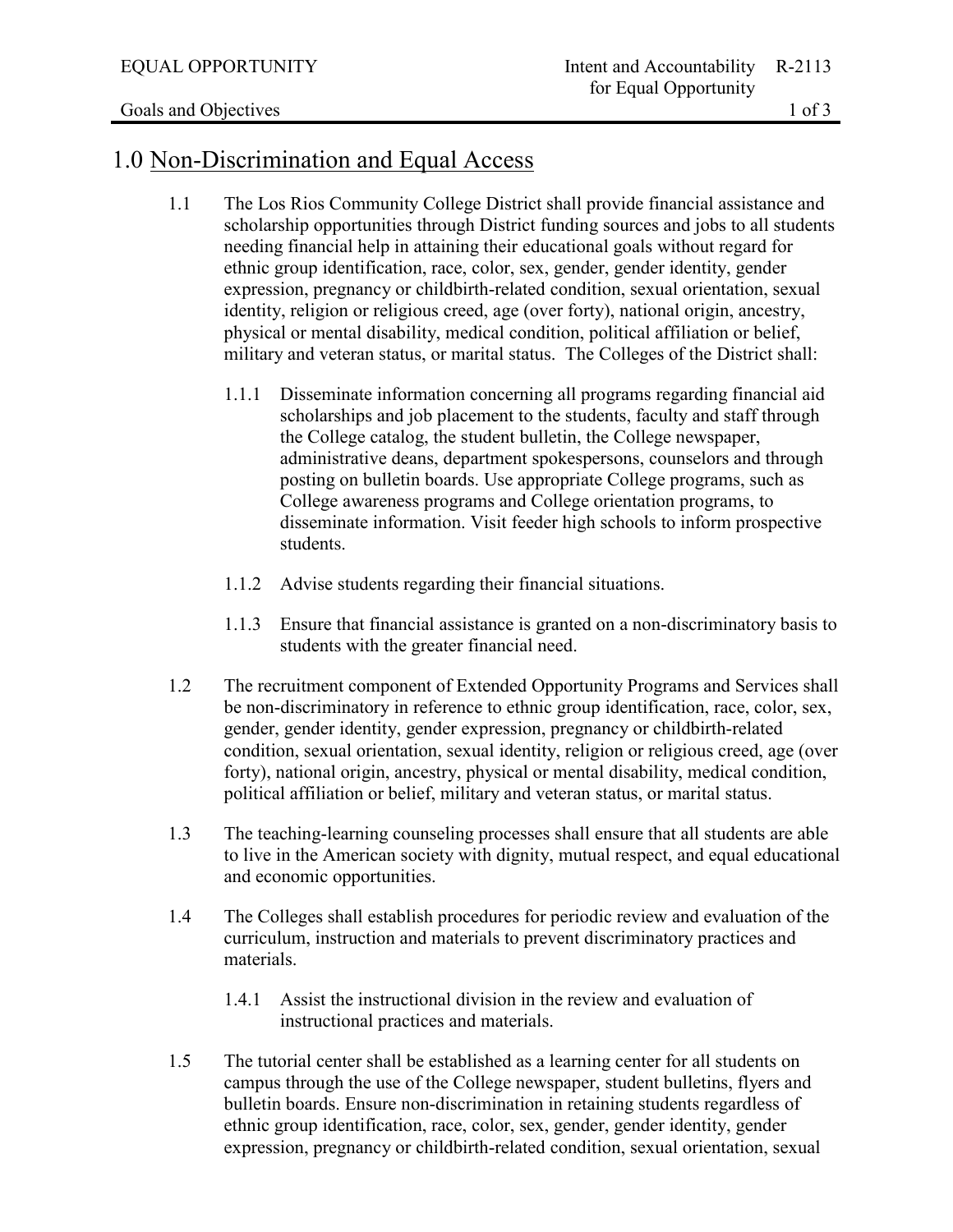identity, religion or religious creed, age (over forty), national origin, ancestry, physical or mental disability, medical condition, political affiliation or belief, military and veteran status, or marital status.

- 1.5.1 Make the tutorial center services known to the entire student body and particularly to those students identified as needing this service. Use all available media on a continuous basis.
- 1.5.2 Encourage counselors to make a continuous special effort toward making the tutorial center available to students to ensure students' success in the College.
- 1.5.3 Expect that counselors will make a continuous special effort to retain students.
- 1.6 The District shall encourage and increase veteran enrollments by actively recruiting veterans in their own community in addition to recruiting servicemen and servicewomen at the local military bases.
	- 1.6.1 Recruit veterans to take advantage of community college education and services, through all appropriate local agencies and organizations and by contacting local military bases.
	- 1.6.2 Make veterans' financial assistance programs known and available to veterans while recruiting.
	- 1.6.3 Make veterans' financial assistance programs known and available to enrolled veterans.
- 1.7 Articulate positive programs and curricula with the secondary schools served by the District.

## 2.0 Implementation of Affirmative Action for Equal Educational Opportunity

- 2.1 It is the policy of the District to implement affirmative action programs on its campuses for the benefit of students belonging to historically underrepresented groups as defined in Title 5. To achieve this end, the College President shall:
	- 2.1.1 Encourage enrollment of members of historically underrepresented groups in all programs and activities.
		- 2.1.1.1 Review underrepresented group census data and analysis of programs and activities by instructional division.
		- 2.1.1.2 Meet with appropriate instructional division personnel to determine ways in which counselors may or should assist in taking corrective action.